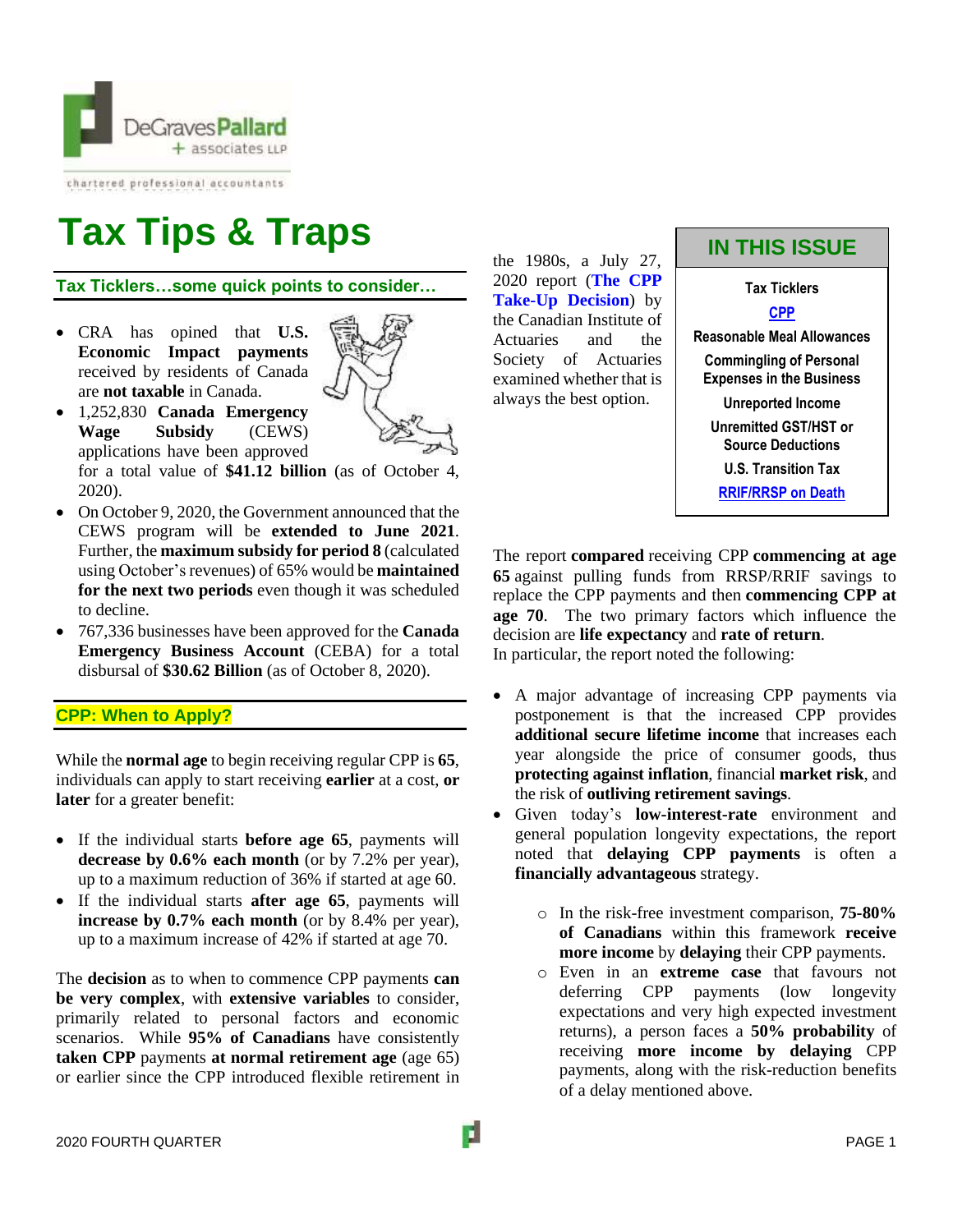• **Higher-income Canadians** have **longer life expectancies** than lower-income Canadians, and **females generally live longer** than males; therefore, it would more often be in their best interest to delay CPP payments.

*ACTION ITEM: Consider whether starting CPP before, after, or at age 65, would be the most advantageous.* 

#### **Reasonable Meal Allowances: Moving, Medical and More!**

On September 3, 2020, CRA announced that, **effective January 1, 2020**, the rates allowable under the simplified method related to travel for **medical** expenses, **moving** expenses, and the **northern**



**resident's deduction**, as well as meal claims for transport employees, increased to \$23 from \$17 per meal, for a total of \$69/day. This is also the amount that CRA has stated is reasonable for a meal and therefore the non-taxable portion of an **overtime meal or allowance**, or certain **other travel allowances** provided to employees.

CRA has previously noted that **reasonable allowances** paid by employers for **meal costs** incurred while **travelling** is a **question of fact**. Reasonable allowances are generally not taxable. Although they would **generally accept \$23 per meal** (including taxes), **higher amounts** could be reasonable, provided they are **supported** by relevant facts, including:

- **cost of ordinary meals** in the travel area;
- **availability of meals** in proximity to the location of work or lodgings while away;
- whether some **meals** will likely be **provided** to the employee **at no cost**; and
- **exchange rates** where travel is outside of Canada.

CRA has also indicated previously that they consider the **meal allowances** based on the **National Joint Council rates** (which well exceed \$69/day but are currently less than \$23 for breakfast or lunch) to be **reasonable** for the meal portion of these travel allowances. However, these Council rates are not accepted for the other purposes mentioned above.

*ACTION ITEM: Keep a list of all medical and moving travel. Retain associated receipts so that the actual costs can be compared against claims available under the simplified method rates.*

**Commingling of Personal Expenses in the Business: The Cost Could be Very High**

In a July 23, 2020 **Tax Court of Canada** case, at issue were a number of **expenses** claimed by the taxpayers (a **corporation** and its **sole individual shareholder**) in respect of the business of selling financial products and providing financial planning advice. CRA denied various expenses spanning 2007 and 2008 and assessed many of them as shareholder benefits. That is,



the amounts were taxable to the individual shareholder and not deductible to the corporation.

CRA also **assessed beyond the normal reassessment period** on the basis that the taxpayers made a misrepresentation attributable to neglect, carelessness, willful default or fraud. They also assessed **gross negligence penalties** which is computed as the greater of 50% of the understated tax or overstated credits related to the false statement or omission, and \$100.

The following expenses were reviewed:

- **bonuses** paid **to** family members who were not employees of the taxpayer;
- **payments** to family members under an **Employee Profit Sharing Plan** (EPSP) where there was no evidence that the payments referred to profits;
- **salaries** paid to **family members** (including the shareholder's daughter who received a salary of \$5,000 in 2007 and \$400 in 2008);
- **salaries** paid **to** the taxpayer's **children's care providers**;
- **salaries** to the taxpayer's **former spouse**, which the taxpayer argued was the same as personally paying spousal support;
- travel costs for the taxpayer and his **family** to go on a **cruise** on which the taxpayer made **business**-related **presentations** (CRA conceded the taxpayer's travel costs);
- significant **interest expense** with very **little support**; and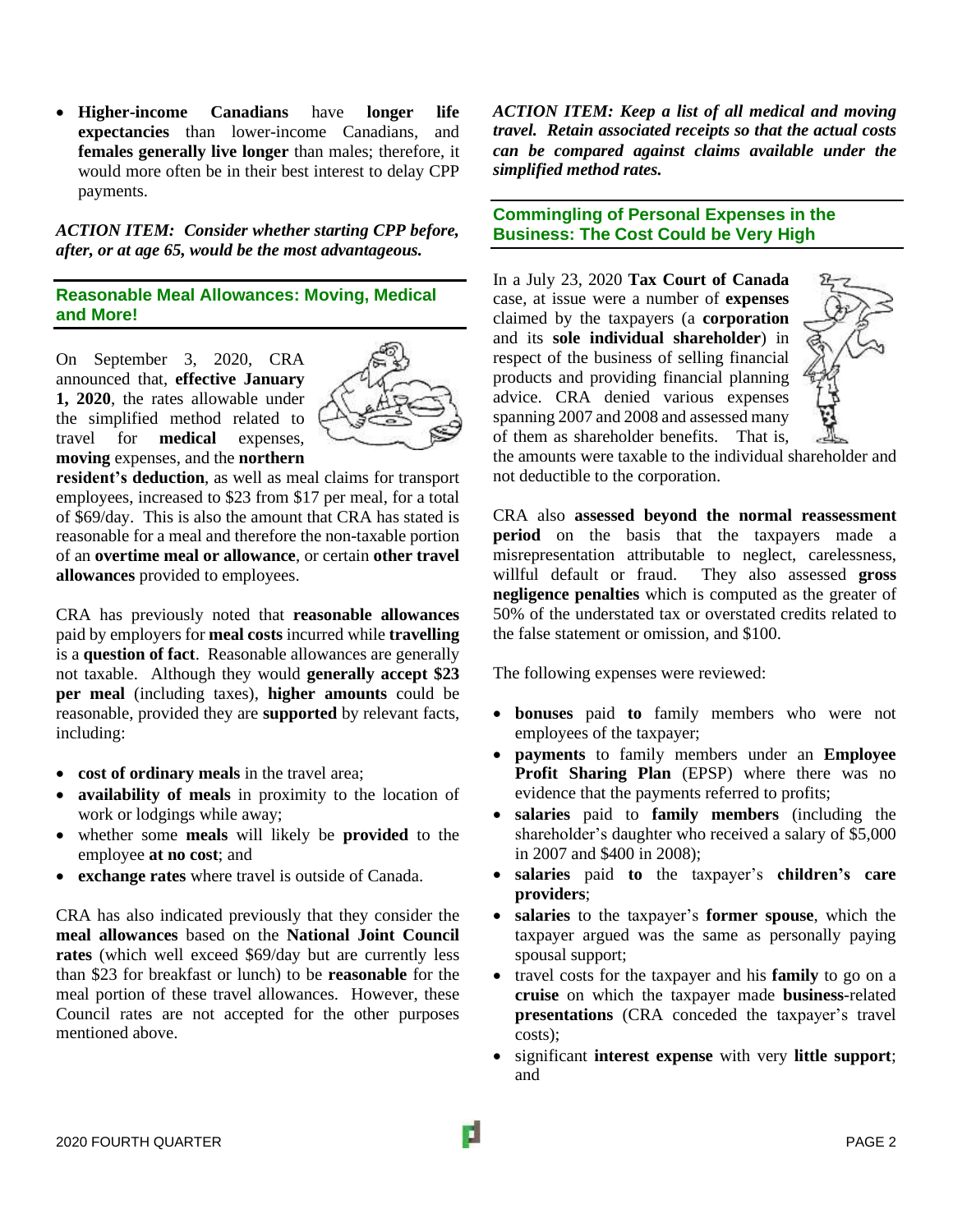• many other costs such as **clothing**, **toys**, **jewelry**, **personal items**, **lawncare**, **maid service**, and **pet care** for the **shareholder** and **family members**.

While the taxpayer originally claimed the travel expenses for the taxpayer's family to travel to Hawaii for a shareholders' meeting, the taxpayer conceded these amounts.

The taxpayer argued that any benefits taxable to him personally were conferred by virtue of his employment, not his shareholdings, and, therefore, should be deductible to the corporation.

#### **Taxpayer loses**

In dismissing the taxpayer's argument, the Court found that the vast **majority of expenses** reviewed were **personal** in nature and denied the deduction. The Court also found the vast majority of **denied expenses** to be a **shareholder benefit**. These expenses were **not**, by and large, expenses a **reasonable employer** would otherwise **pay** for the **benefit** of an **arm's length employee**. The taxpayer, through his unfettered control, chose not to pay salaries or bonuses but rather to deduct the disallowed expenses from the corporate receipts and never report or ascribe any amount of benefit or employment income to himself.

The Court **upheld** CRA's **assessment beyond the normal limitation period** as well as **gross negligence penalties**, noting:

- the sole shareholder's **education** and **training** regarding complex tax integration, small business deduction strategies, and corporate/personal lifestyle structuring;
- the individual unilaterally directed which expenses the corporation should deduct, even though some were clearly personal; and
- the **degree** and **scope** of the upheld **assessments** were **very large** – in excess of \$700,000 for the corporation and in excess of \$1,100,000 for the individual, both spanning a two-year period.

The Court stated that the **gross negligence penalties** exist for these such situations: **sophisticated taxpayers must appreciate** that **using corporate** structures to **mask inappropriate deductions** and shield personal income from tax should **not be done**.

The result of these inappropriate deductions was **effectively triple taxation** – corporate tax on disallowed deductions, personal tax on shareholder benefits, and a 50% gross negligence penalty on both the corporate and personal taxes. It would have been much cheaper had the taxpayer taken additional salaries or dividends, and paid the additional taxes up front, rather than running personal expenses through the corporation.

In the case where personal expenses are paid by the corporation, the accounts should generally be corrected by adjusting the shareholder loan account or having the individual pay the corporation back. This was not done in this case.

*ACTION ITEM: As best as possible, keep business and personal expensesseparate. Deducting personal expenses in a corporation can lead to a very costly bill, well in excess of the tax should the amounts have been reported correctly.* 

#### **Unreported Income: Statute-Barred Periods**

In a June 10, 2020 French Court of Quebec case, the taxpayer had been assessed with **unreported income** of \$68,162, \$66,192 and \$31,540 for 2004, 2005 and 2006, respectively, all **beyond the normal reassessment period** (generally 3 years). The amounts were computed using the **cash flow analysis method**, meaning that cash received was considered taxable income unless it could be shown that it was from a non-taxable source, such as a gift or a loan.

Originally, the **taxpayer's son was under audit**. After it was noted that several **transactions had occurred between the taxpayer and his son**, the taxpayer came under audit.

The taxpayer argued that several **items were not taxable**. They included:

- **tax refunds gifted** from the son to the taxpayer;
- **insurance and car payments** by the son;
- **repayment of a loan** following a condo purchase that did not go through; and
- various **cash deposits**.

The taxpayer argued that he **had safety deposit boxes with large sums of money** which was deposited over time to **prevent his first wife**, who had struggled with mental health issues and addictions, **from stealing the money** and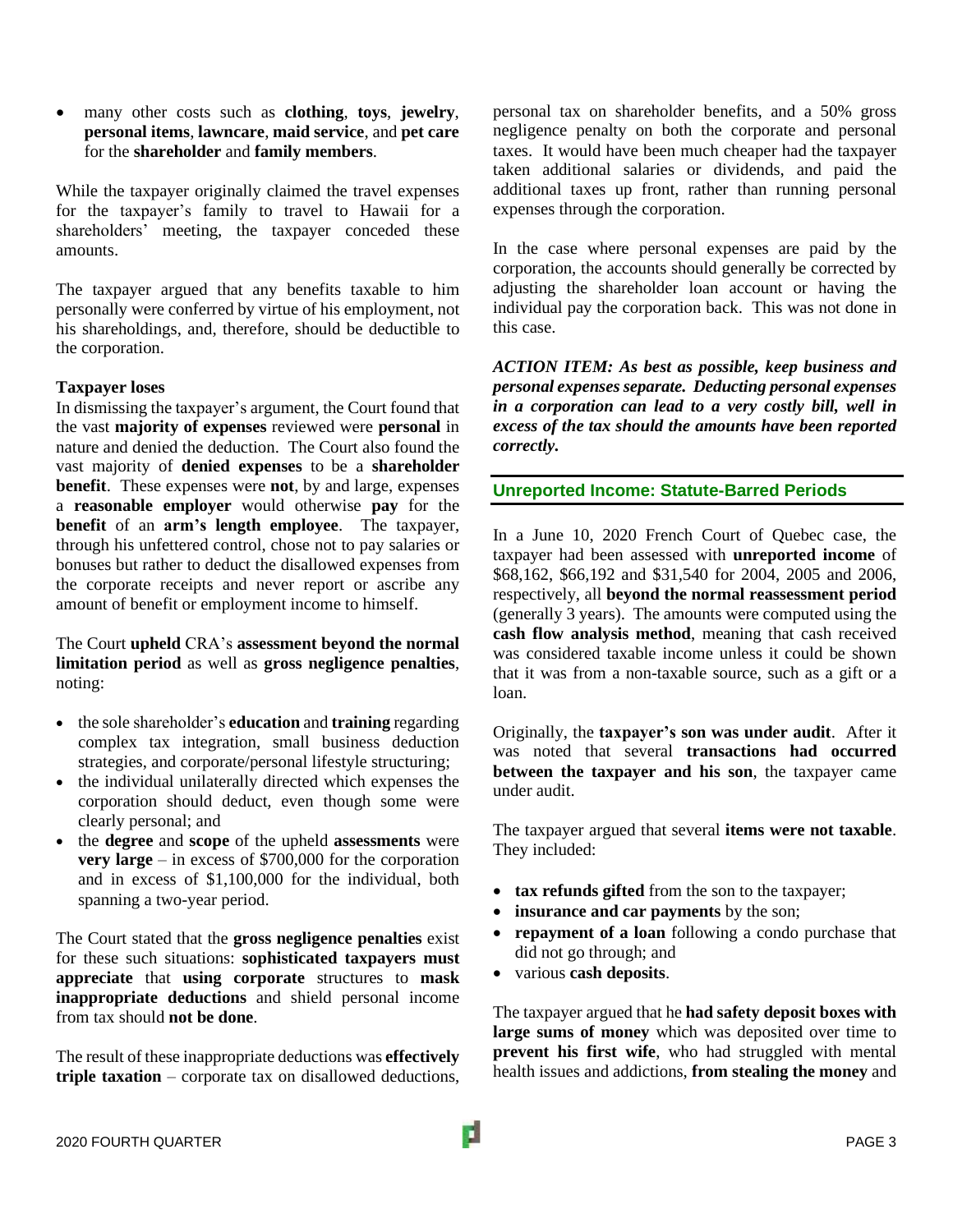supporting her drug habit. He also noted that he continued to collect money in the boxes following the divorce of the first wife and on into the relationship with his second wife. It was **implied** that the **cash deposits** above **came from** these **safety deposit boxes**.

In order to assess **outside of the normal reassessment** period for Quebec purposes, similar to federal law, the taxpayer must have **misrepresented** the facts through **carelessness** or **willful omission**, or have committed **fraud** in filing the statement or in providing information.

#### **Taxpayer wins**

The Court noted the following which indicated that the **criteria** for reassessment outside of the normal reassessment period were **not met**:

- the taxpayer's file was **not identified as being a risk file**, and was only a secondary file to that of his son;
- the taxpayer provided **good cooperation** and provided the documents requested of him (over 700 pages were provided); and
- the taxpayer's **testimony**, along with those of his sons, were **credible** and never seriously shaken.

As Revenue Québec did not demonstrate that the requisite level of misrepresentation was present, their **reassessments were overturned**. Further, the Court noted that, even if the test had been met, using the cash flow method in such a case, where many of the receipts were reasonably explained, would not have been justified.

*ACTION ITEM: An audit of one person can trigger audits of others around them. Ensure to maintain proper documentation and comply with auditor requests as best as possible (with professional assistance) to conclude and contain the audit efficiently.*

#### **Unremitted GST/HST or Source Deductions: Directors can be Personally Liable**



Directors can be **personally liable** for employee **source deductions** (both the employer and employee's portion of CPP and EI, and income tax withheld) and **GST/HST** unless they exercise **due diligence** to **prevent failure** of the

corporation **to remit** these amounts on a timely basis. As many businesses are struggling with cashflow, it may be attractive to direct these amounts held in trust for the government to satisfy other creditors, such as suppliers. However, in doing so, directors may unknowingly expose themselves to personal liability if the entity is not able to remit the required source deductions and GST/HST.

Director liability can extend beyond directors of a corporation to other directors, such as those of a non-profit organization.

The following recent **court cases** highlight some of the issues related to this liability exposure:

- In a July 20, 2020 Tax Court of Canada case, the use of **trust funds** (employee withholdings and GST/HST collected on revenues) to **pay other creditors** resulted in the directors being **personally liable** for the unremitted amounts. Their significant **contributions** of **personal assets** to pay other creditors and **efforts to remedy** the failure after it has occurred **could not offset** the lack of steps taken to prevent the **failure to remit**.
- However, in another July 20, 2020 Tax Court of Canada case, the director was not personally liable as due diligence to prevent failure to remit was demonstrated. In this case, there was **no evidence** GST/HST funds had been **diverted to other expenses, and significant efforts** to make remittances was conducted, including **prioritizing remittances over opportunities to benefit the business**. Racial **discrimination** and sexual **harassment** by its customers **impeded** the business's efforts to **collect revenues** including GST/HST.

Care should also be provided to **properly resign** as a director to **limit future exposure**. CRA must issue the assessment against the directors within two years from the time they last ceased to be directors.

In another July 23, 2020 Tax Court of Canada case, **failure** to comply with **all resignation requirements** under the relevant provincial **corporate law** meant that the director's **resignation** was **not** legally **effective**, even though he had submitted a signed letter of resignation to the corporation. As he was still a director, he was **still personally liable** for unremitted GST/HST and source deductions.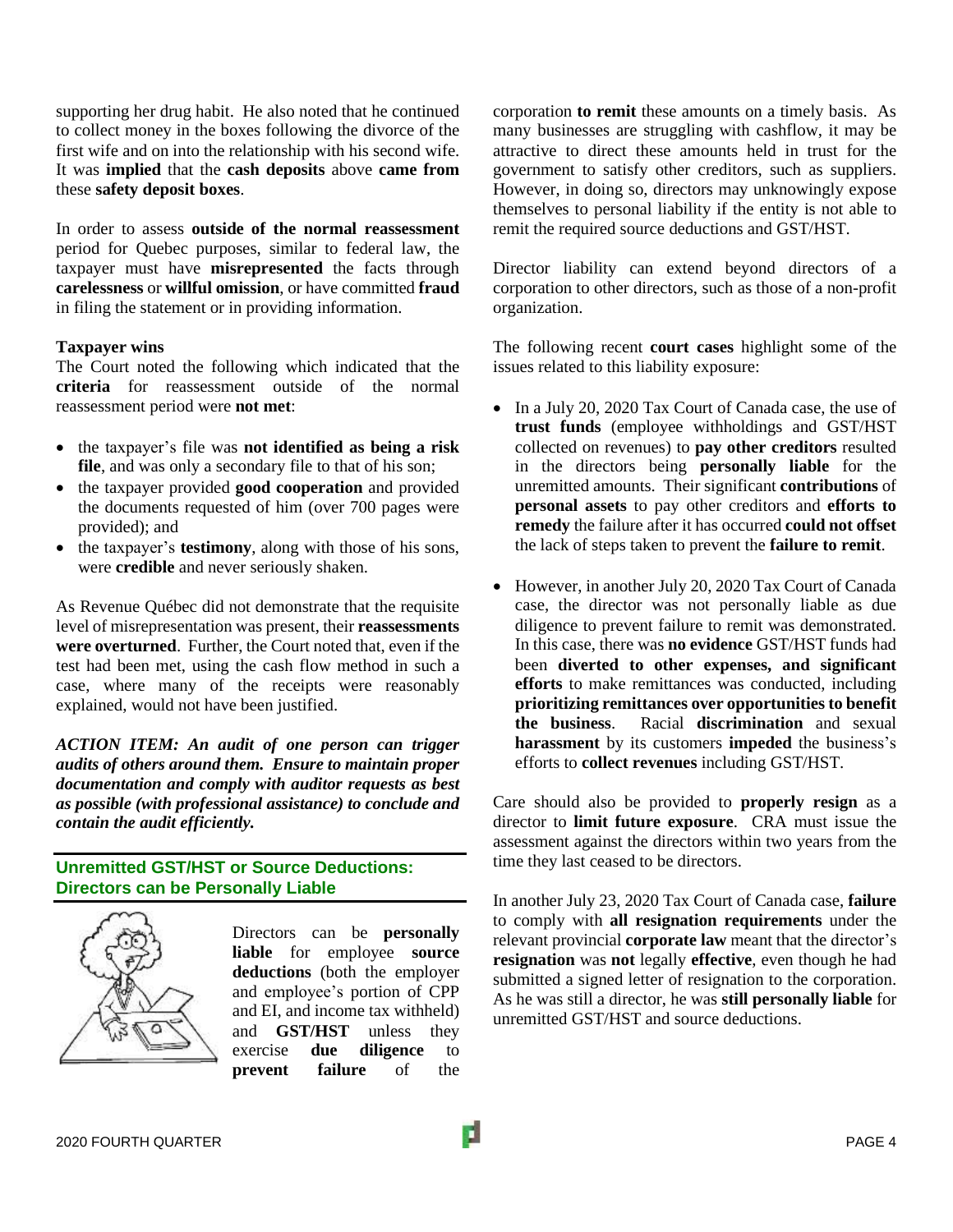*ACTION ITEM: Ensure all source deductions are made in a timely manner. Failing to make source deductions may expose directors personally to the liability.*

### **U.S. Transition Tax: IRS Starting Compliance Work**

In general, U.S. shareholders were required to pay a **transition tax** on the **untaxed foreign earnings** of certain specified **foreign corporations** as if those earnings had been repatriated to the United States. This tax could apply to a **U.S. citizen, resident or**



**Green Card holders** who own an **interest** in a **private Canadian corporation**. This tax applied with respect to the last taxable year of the relevant specified foreign corporation that began before January 1, 2018. The tax was includible in the U.S. shareholder's year in which or with which such a specified foreign corporation's year ended.

The IRS Commissioner of Large Business and International recently stated that the following two enforcement streams will commence in October 2020:

- **letters** will be sent suggesting the filing of amendments to those (thousands) that the agency believes may **need to more fully comply**; and
- **audits** will **commence** on those that the IRS believes failed to comply.

The audits may focus on a number of issues, including, for example, the calculation of historic earnings and profits, cash vs. non-cash assets, and foreign tax credits.

*ACTION ITEM: If you are a U.S. person potentially subject to this tax, but have not filed as such, contact us to discuss your options.*

**RRIF/RRSP on Death: Rollover to a Child or Grandchild's RDSP**



Normally we think about rolling RRIFs and RRSPs to the surviving spouse upon death, however, there are other options. One such option is to roll it on a tax-deferred basis to a child or grandchild's Registered Disability Savings Plan (RDSP).

A June 26, 2020 **Technical Interpretation** discussed the ability to **roll** funds from a **deceased taxpayer's RRIF** to an **RDSP for a financially dependent child** or grandchild eligible for the **disability tax credit**. This results in the RRIF funds **not being taxable to the deceased** and only being **taxable to the beneficiary when** funds are **withdrawn from the RDSP**.

CRA noted that there is a **rebuttable presumption** that the child is **not financially dependent** if their **income** for the year prior to the parent's death **exceeds the basic personal amount plus the disability amount**. For 2020, the basic personal amount ranges from \$12,298 to \$13,229, while the disability amount is \$8,576. Where the **child's income exceeds the threshold** and/or the **child did not reside with the deceased**, they may still qualify, depending on **all of the facts and circumstances**.

Based on the facts of the specific case CRA reviewed, they indicated that it was **reasonable to consider** this child to be **financially dependent** on the taxpayer, such that the **rollover** would be **available.** The facts included:

- the child suffered from a **mental impairment** which made him **unable to work**;
- the child previously resided with the parents but now resided in a **group home**, as the **parents'** advancing **age** made it **difficult** for them to **provide necessary care**;
- the **child resided with** the **taxpayer** on **weekends and holidays**;
- the child's sole **income**, from provincial disability support, did **not exceed the basic personal** amount plus the **disability amount** (that is, the income test was met);
- the child's income **covered only basic room and board**, with all other financial needs provided by the taxpayer;
- the **financial support** provided by the taxpayer was provided on a **regular and consistent basis** and consisted of **more than merely enhancing or supplementing an adequate lifestyle** for the child; and
- the child received no other financial support.

CRA noted that, in addition to funds from a **RRIF**, an **RRSP** or a pooled registered pension plan (PRPP), and some **registered pension plan** (RPP) **receipts**, can be